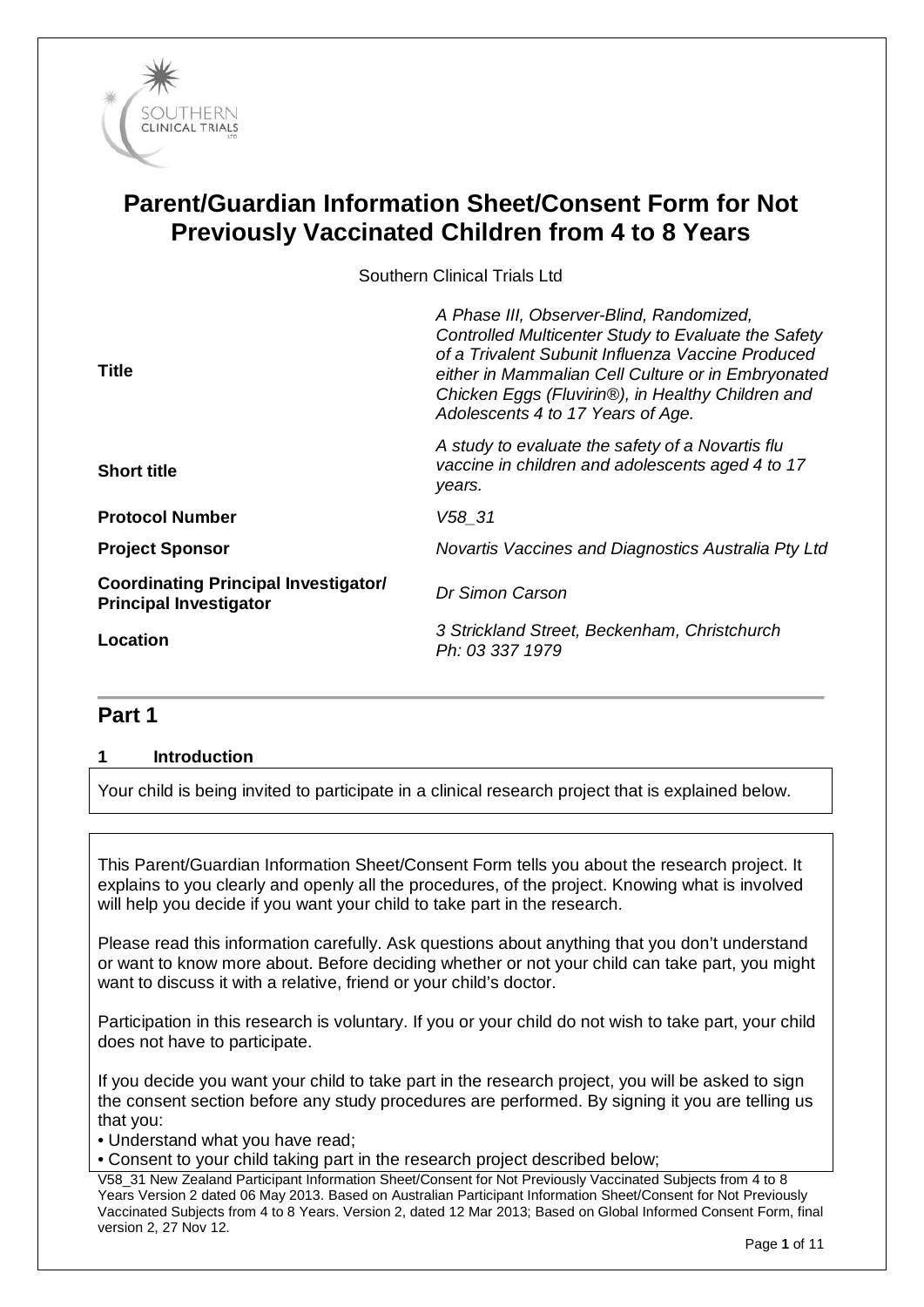

• Consent for your child to have the procedures, which form part of the project; • Consent to the use of your child's personal and health information as described. You will be given a copy of this Participant Information Sheet and Consent Form to keep.

## **2 What is the purpose of this research?**

Influenza (the 'flu) is a major cause of respiratory illness and death worldwide. Each year, many children are infected with flu. Symptoms are similar to a cold, including runny nose, sore throat, coughing, feeling unwell, headache and muscle aches. Most people recover within one to two weeks without requiring medical treatment. However, in the very young, the elderly, and those with serious health problems, infection with the flu virus can cause severe illness, and sometimes, death. Vaccination with a flu vaccine is the most effective way to prevent flu. Flu vaccines have been available for many years and can be effective in preventing infection and serious disease.

Generally, flu vaccines are made by growing the flu virus in chicken eggs, which means that hundreds of millions of high quality eggs are required each year to produce flu vaccines.

Novartis Vaccines and Diagnostics ('Novartis') is a pharmaceutical company (and is referred to in this Information Sheet as the 'Sponsor' of the research project), that has developed a flu vaccine called Flucelvax. Flucelvax does not require the use of chicken eggs during its manufacturing process, but is instead produced in cultured mammalian cells within a laboratory. A manufacturing process that is not dependent on eggs may allow a large number of vaccines to be produced very quickly, for example, in the event of a flu pandemic (when a large number of people may be infected with a new flu virus).

Your child is being asked to take part in this research study of a flu vaccine for the purpose of learning more about the safety of Flucelvax in children and adolescents. The study will compare Flucelvax with Fluvirin which is another flu vaccine made by the Sponsor using the traditional chicken egg-based manufacturing process. Results from this study will be provided to drug and vaccine regulatory authorities responsible for licensing vaccines.

Flucelvax is an experimental vaccine. This means that it has not yet been approved for use in Australia. However, it has been approved for use throughout Europe and the US for adults aged 18 years or older. It has been shown to increase the body's ability to fight flu infection. To date, Flucelvax has been given to nearly 6600 research participants older than 18 years and to approximately 2200 children and adolescents aged from 3 to 17 years.

Fluvirin® is approved in Australia to prevent flu and has been approved for use in the US and the UK for people aged 4 years and above, for many years.

This study will follow approximately 2040 children and adolescents aged 4 years to less than 18 years in Australia, Thailand and the Philippines.

### **3 What does participation in this research involve?**

If you and your child decide to participate,your child will be in the study for approximately seven months. During this period, you and your child will need to follow all instructions given by the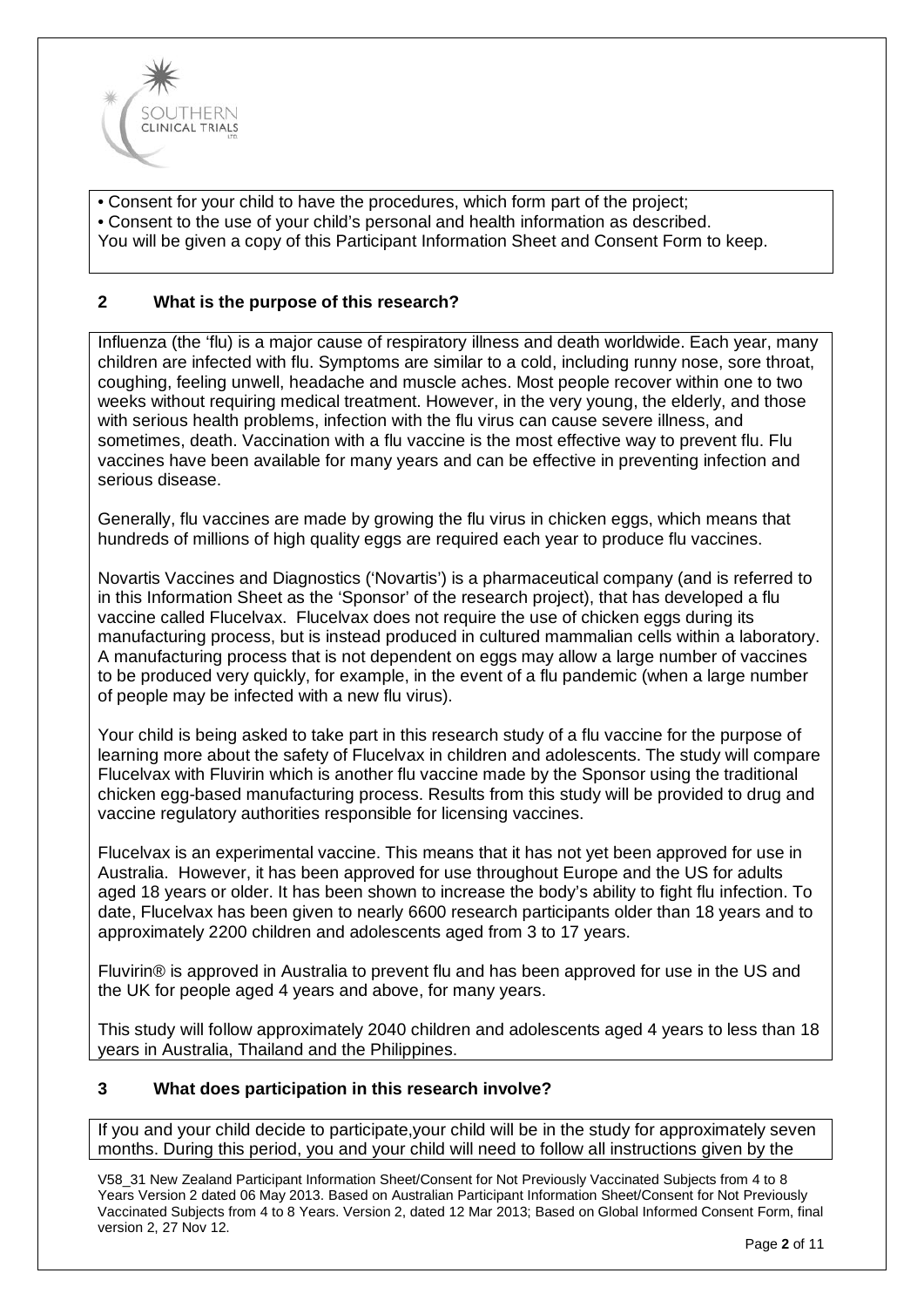

study staff. There are four scheduled study visits (Day 1, Day 29, Day 50, and Day 183). Your child is scheduled to receive a dose of a study influenza vaccine at each of the first two of those visits. Diary completion reminder phone calls are scheduled for 3 and 7 days after each vaccine dose and four safety follow-up phone calls are scheduled for Day 91, Day 122, Day 152, and Day 183.

The procedures and activities described below will be performed to make sure your child is able to participate in the study and to ensure that your child can continue to participate for the duration of the study. These procedures will also be used to evaluate how safe the vaccine is.

**Demographic and Medical History**: During your child's first study visit (Day 1), and possibly during the following study visits and safety calls, you will be asked to provide information about your child's medical history. You will be asked to describe all medications and vaccinations your child is currently taking or may have taken recently.

**Physical Examination, Height and Weight:** Your child will be given a brief physical examination at Day 1 and a brief physical examination one month, two months and seven months later if necessary. Your child's height, weight, temperature, blood pressure, and heart rate will also be measured at these three visits.

**Vaccination:** Your child will be given two doses of the study vaccine that is assigned to him/her. This will be done by chance (randomisation), like tossing a coin. Your child will have twice the chance of receiving Flucelvax compared to the chance of receiving Fluvirin. Your child will be given the vaccine in the upper muscle of (preferably) the arm your child uses the least. Neither you, your child nor the study investigators will know which vaccine your child receives. Only the person who gives your child the vaccine will know which vaccine your child receives. The study investigators will be able to find out if needed in an emergency.

**30 Minutes After Vaccination (Post Injection Reactions):** After the vaccination, your child will be observed for approximately 30 minutes so that the study staff can look for any immediate side effects and measure your child's temperature.

**Diary:** You (or someone you nominate) will be asked to report certain information following each of your child's study vaccinations in a Diary provided to you. This is a booklet that reminds you to write down specific types of side effects that we look for after vaccination, any medications or vaccines your child might have taken/received, and any changes to your child's health that occur during the time you will be using the Diary.

The study staff will explain to you how to make entries in the Diary and answer any questions you may have. You will also be asked to:

• look at the part of the arm where your child received the vaccine and measure specific reactions you may see using a ruler provided;

•record and describe any other reaction your child may experience that are sometimes seen after vaccination;

• measure your child's temperature by mouth using a digital thermometer provided;

- write down any medications and vaccinations your child receives;
- describe any other illnesses your child may have. You will also be asked questions about your child's health (including any serious medical problems such as hospitalization

V58\_31 New Zealand Participant Information Sheet/Consent for Not Previously Vaccinated Subjects from 4 to 8 Years Version 2 dated 06 May 2013. Based on Australian Participant Information Sheet/Consent for Not Previously Vaccinated Subjects from 4 to 8 Years. Version 2, dated 12 Mar 2013; Based on Global Informed Consent Form, final version 2, 27 Nov 12.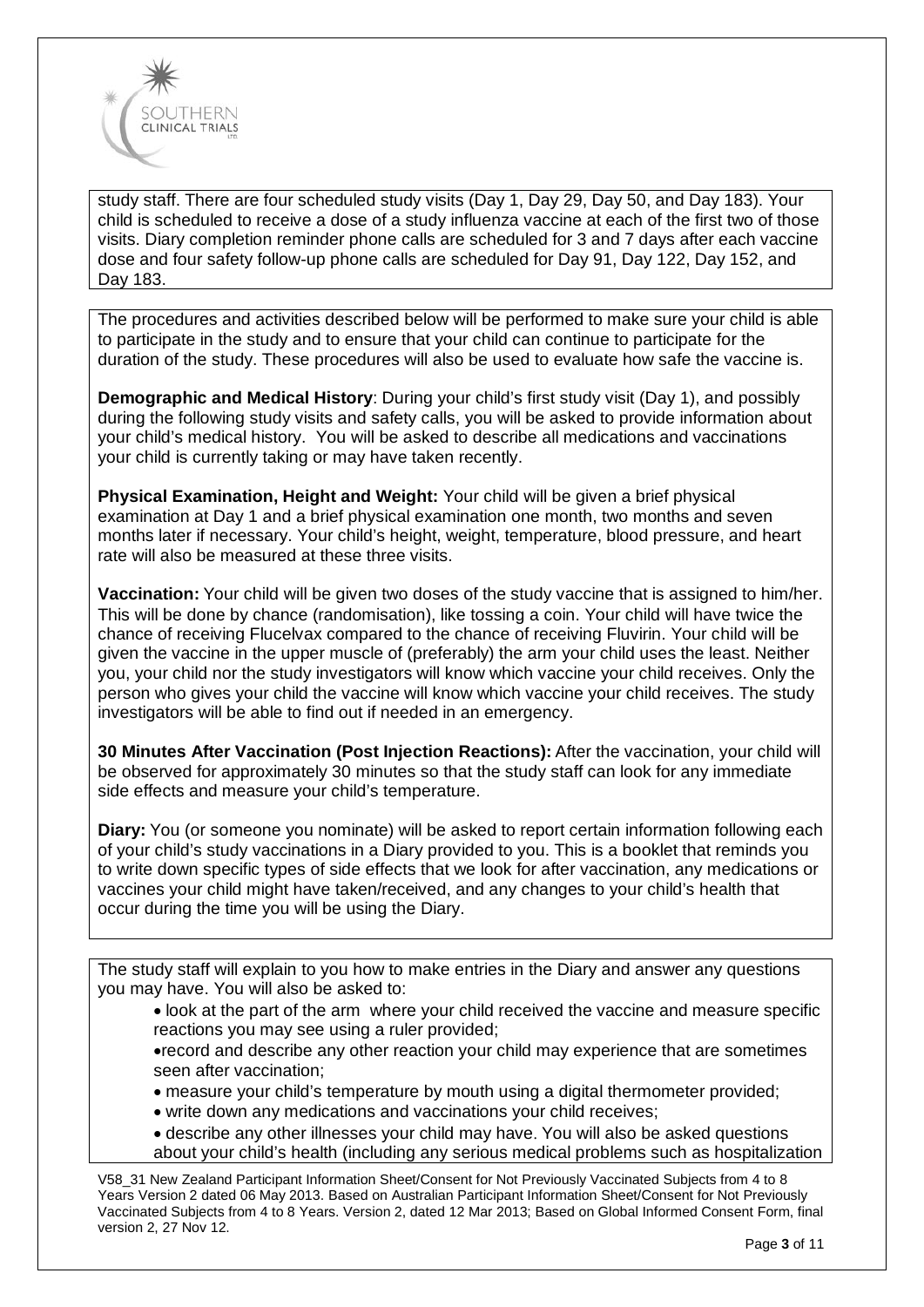

or any life-threatening medical problems);

• bring the Diary back with you at your child's next study visit.

The study staff will plan the visits as outlined in this form and remind you to complete the Diary for review and collection during the study visit at Day 29 and Day 50. During the reminder calls the study staff will remind you (or someone you nominate) to write your child's reactions and events into the Diary.

If your child experiences any serious issue with his/her health, he/she will be monitored until the illness resolves or stabilises. After the last study visit (7 months after Day 1) you will also be instructed to contact the site in case your child experiences any health event or change in his/her health which you think may be related to the study vaccine.

If your child needs to see his/her General Practitioner (GP) during the course of the study we would recommend that you inform the GP of your child's participation in this research project and we will send your child's GP a letter.

#### **4 What does my child have to do?**

If you agree to allow your child to participate in the study, you and your child are agreeing to come to a clinic or be visited by study staff for the scheduled visits. You and your child are agreeing to follow the study doctor's and staff's instructions.

## **5 Other relevant information about the research project**

There are no costs associated with participation in this research project, nor will you or your child be paid for taking part. All flu vaccines used in this study are provided free of charge.

As you and your child are required to attend a clinic study visit you will be reimbursed for any reasonable travel, parking and other expenses associated with this. This is a set amount approved by the ethics committee.

#### **6 Does my child have to take part in this research project?**

Participation in any research project is voluntary. If you do not wish for your child to take part, your child does not have to. If you decide that your child can take part and later change your mind, you are free to withdraw your child from the study at any stage.

#### **7 What are the alternatives to participation?**

Your alternatives to taking part in this study may include having your child vaccinated against seasonal flu by your health care provider.

### **8 What are the possible benefits of taking part?**

There may not be a direct medical benefit to your child as a result of taking part in this study. Information from this study will help us to learn more about the safety of the Flucelvax and Fluvirin.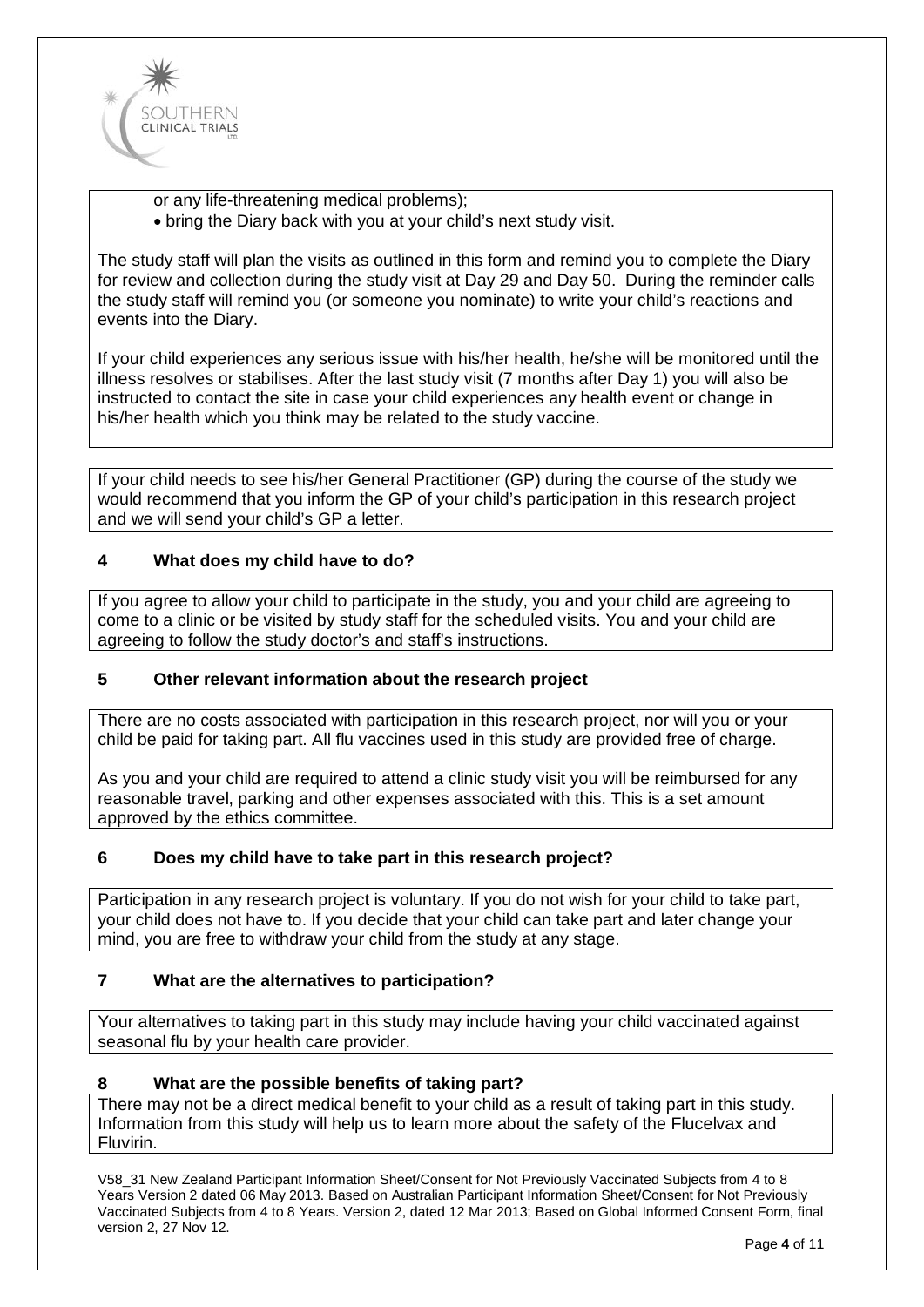

## **9 What are the possible risks and disadvantages of taking part?**

Based on what we know about seasonal flu vaccines and previous studies of Flucelvax and Fluvirin, the most likely side effects following vaccination with these vaccines are described below.

The injection site may ache; it may be red, bruised, swollen, or hard. Your child may also experience fever, chills/shivering, general discomfort, headache, muscle ache, aching of limbs, sweating, or a sense of fatigue. If such symptoms occur, they usually last for a very short period of time. Generalized skin reactions, including itching, non-specific rash and urticaria (hive like rash), flu-like symptoms, pain in the extremities, and muscular weakness are uncommon. Rarely, nerve pain, abnormal skin sensations, convulsions, swollen glands, high fever, a decrease in platelets (a type of blood cell), and allergic reactions which, in rare cases, can lead to shock, have been reported.

Digestive disorders such as diarrhoea, nausea, vomiting and abdominal complaints have also been reported. Inflammation of blood vessels associated, in rare cases, with transient kidney involvement, exudative erythema multiforme (a skin disorder resulting from an allergic reaction), neurological disorders such as dizziness, confusion, inflammation of the brain and spinal cord, inflammation of the nerves, Guillain Barré syndrome (inflammation of the nerves causing muscle weakness and sometimes paralysis), have been reported.

Occasionally cases of pain with swelling and redness of more than 10 cm in the injected arm, lasting more than one week have been reported.

As with all vaccines, in certain exceptional cases, severe allergic reactions may occur. Study staff will have access to equipment and medication to manage this rare event, should it occur.

If your child has had an allergic reactions in the past after getting any vaccine, or if he/she is allergic to any part of the vaccine for example influenza viral protein, neomycin, or polymyxin, βpropiolactone, cetyltrimethylammonium bromide, Polysorbate 80, nonoxynol 9, neomycin, polymixin, formaldehyde mercury, latex, chicken eggs, egg products or feathers, you must tell the study doctor or study staff before you decide to sign this informed consent form for your child. If your child has an allergy to any of these products, your child will not be able to take part in this study as serious allergic reactions can be life-threatening.

### **10 What if new information arises during this research project?**

Sometimes during the course of a research project, new information about the risks and benefits of taking part in the study may become known to us. If this happens, the study staff will tell you about it in a timely manner and discuss with you whether you want your child to continue in the research project.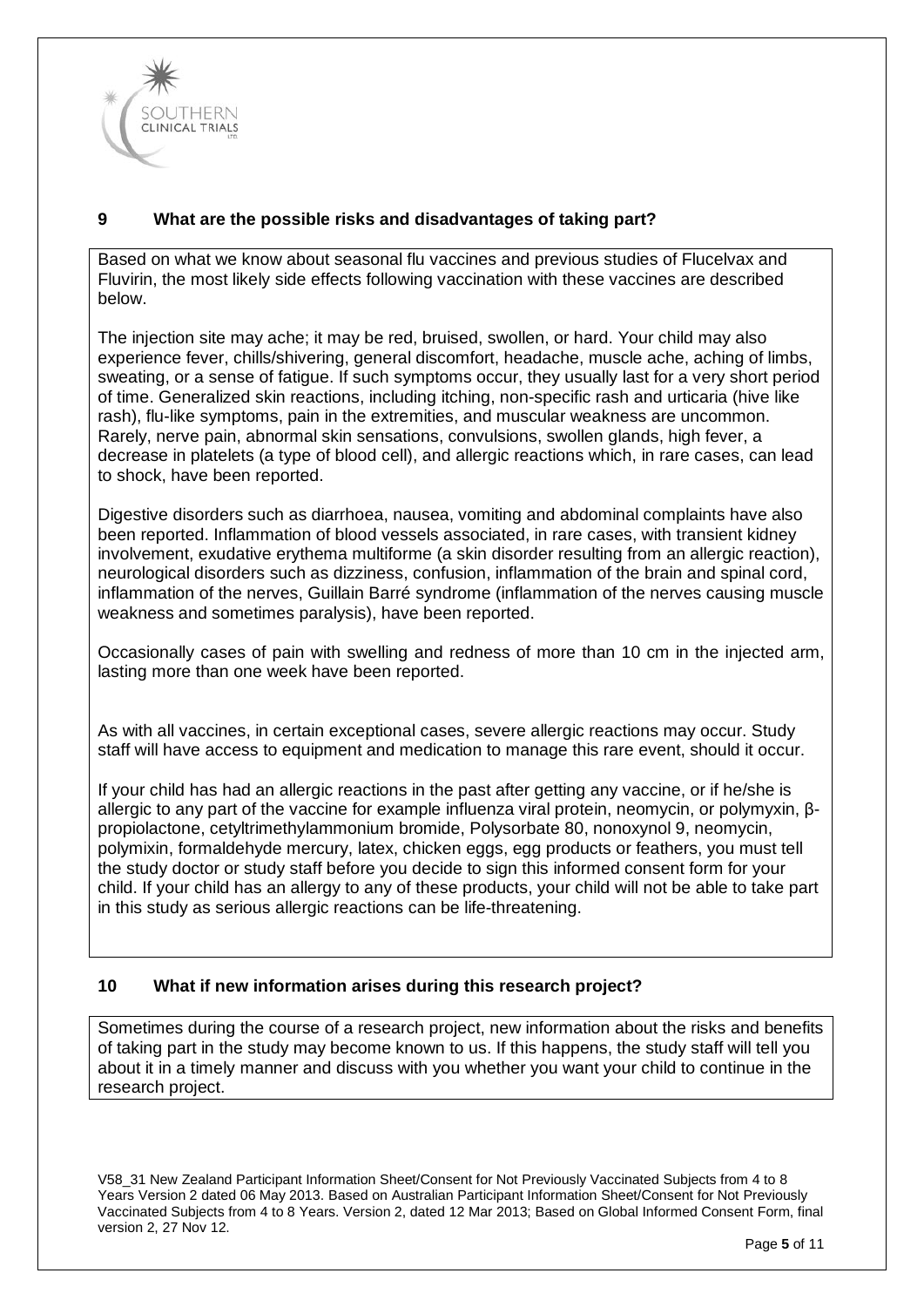

## **11 Can my child have other treatments during this research project?**

Your child can continue to take any medicines that he/she is currently on, or that are prescribed to him/her during the course of the study. It is important to inform the study staff about any medications your child may be taking, including over-the-counter medications and vitamins and to record any changes to them in the Diary during your child's participation in the research project.

## **12 What if I withdraw my child from this research project?**

If you decide to withdraw your child from the project, please notify study staff before you withdraw him/her.

If you do withdraw your child during the research project, we will not collect additional personal information, although personal information already collected will be retained to ensure that the results of the project can be analysed properly and to comply with law. However, you should be aware that any code-numbered data on your child provided to the Sponsor up to the time of withdrawal will form part of the research project results. If you do not wish your child's codenumbered data to be supplied to the sponsor, you must tell us before your child joins the research project.

## **13 Could this research project be stopped unexpectedly?**

This research project may be stopped unexpectedly for a variety of reasons. These may include reasons such as:

• Unacceptable side effects to either Flucelvax or Fluvirin;

- Flucelvax or Fluvirin being shown not to be effective;
- Flucelvax being shown to work and not need further testing;

• Decisions made in the commercial interests of the Sponsor or by local regulatory/health authorities.

## **Part 2**

### **14 What will happen to information about your child?**

To ensure that your child's personal information is kept confidential, your child's name, and any other information that allows him/her to be identified, will not be entered on the forms/electronic systems or included in any records or samples the study investigators provide to the Sponsor. Instead, your child's data will only be identified by a code.

Your child's information will only be used for the purpose of this research project and it will only be disclosed with your permission, except as required by law.

The information obtained on your child may be subject to an audit or inspection by the sponsor or by regulatory agencies (eg. Ethics committee).The results may be published - your chuld will not be identified. A description of this trial will be available on http://www.ClinicalTrials.gov, as required by local health authorities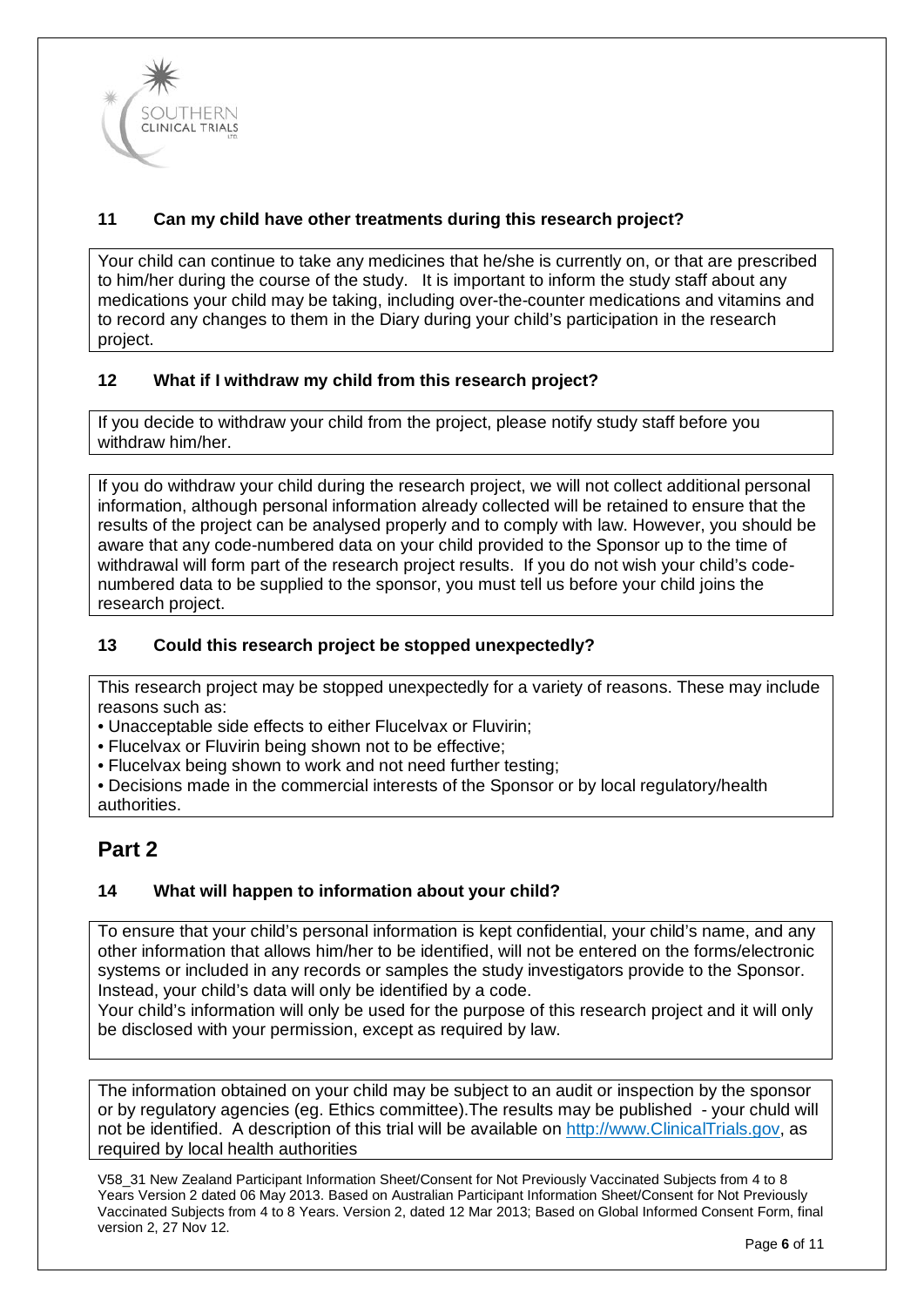

## **15 Compensation**

If your child is injured as a direct result of a study related procedure or because your child received the study vaccine, appropriate medical care for the treatment of the illness or injury will be given to you for your child.

If you chose to participate in the study, you will not be able to claim injury compensation through the ACC (Accident Compensation Corporation).

However, if you child suffers injury as a result of your participation in this trial, Novartis Pharmaceuticals Australia Pty Ltd will adhere to the Researched Medicines Industry Association of New Zealand Incorporated Guidelines on Clinical Trials Compensation for Injury Resulting from Participation in an Industry-Sponsored Clinical Trial.

A copy of these guidelines is available on request from your study doctor. If you think that you have suffered injury as a result of your involvement in this study, you must contact your study doctor immediately.

If your child experiences an injury or have any questions or concerns, you should contact the study doctor at: Southern Clinical Trials Ltd, ph 03 337 1979.

By signing this consent form you will not waive the legal rights that your child is entitled to while a participant in a research study.

### **16 Who is organising and funding the research?**

This study is being funded by Novartis Vaccines and Diagnostics Pty Ltd who is referred to as the Sponsor of the study. Novartis manufacture both the investigational vaccine (Flucelvax) and Fluvirin that will be used in this study and they will provide funds to Southern Clinical Trials Ltd. to complete the study.

The Sponsor may benefit financially from this research project if, for example, the project assists them to obtain approval for Flucelvax. By consenting to your child taking part in this research project you agree that data generated from analysis of the collected data may be provided to the Sponsor who may directly or indirectly benefit financially from knowledge acquired through analysis of your child's collected data.

You and your child will not benefit financially from your child's involvement in this research project even if, for example, the knowledge acquired from analysis of the collected information proves to be of commercial value to the Sponsor. In addition, if knowledge acquired through this research leads to discoveries that are of commercial value to the Sponsor, the study investigators or their institutions, there will be no financial benefit to you, your child, or family from these discoveries.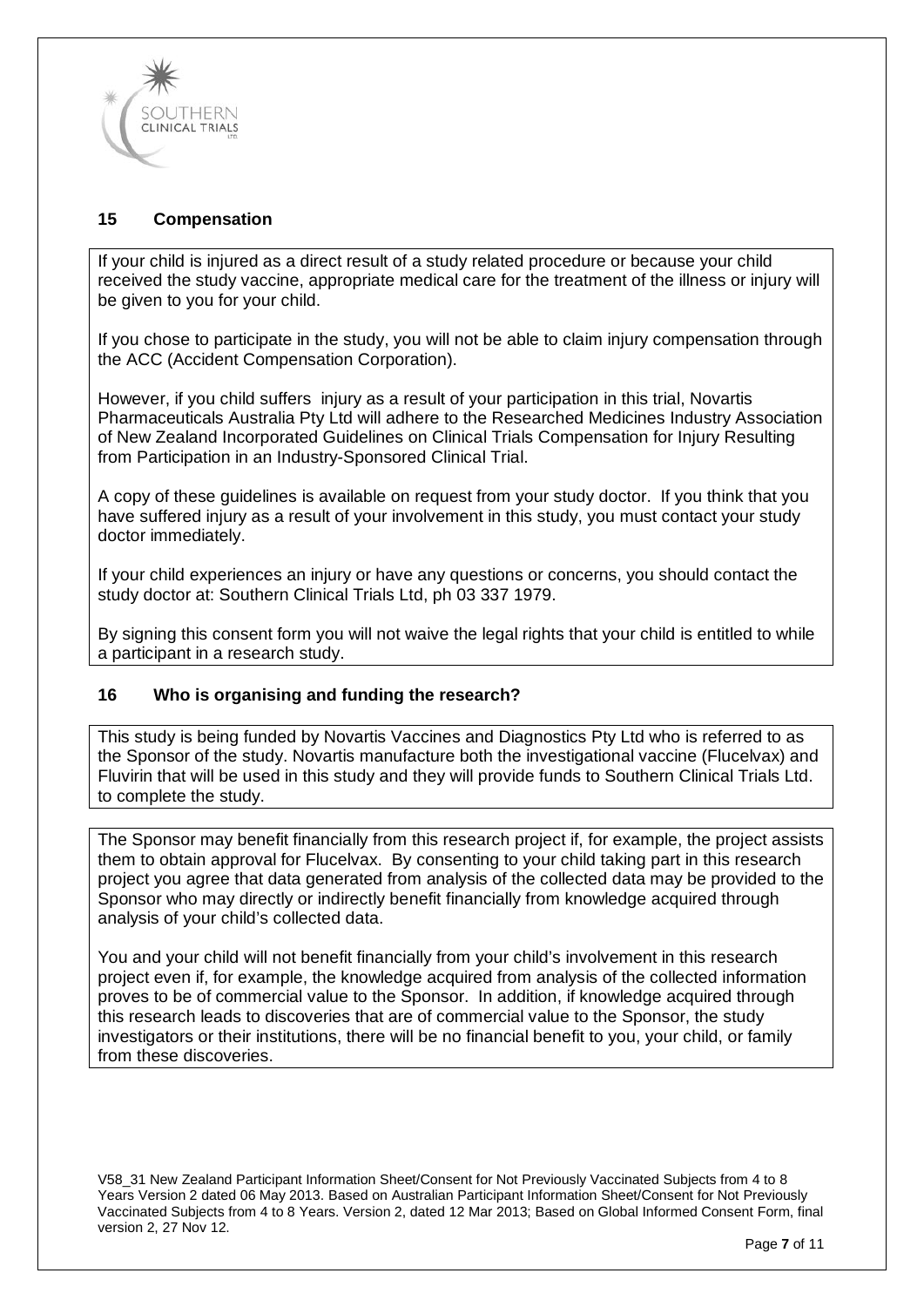

## **17 Who has reviewed the research project?**

This study has received ethical approval from the Northern A Health and Disability Ethics Committee, which reviews national and multi-regional studies.

#### **18 Further information and who to contact**

During this study, if you have any questions about the kind of research involved in this study or your child's rights as a research subject, you should contact Northern A Health and Disability Ethics Committee, Phone: 0800 4 384487 (ETHICS) or email: [hdecs@moh.govt.nz.](mailto:hdecs@moh.govt.nz)

If you have any queries or concerns regarding your rights as a participant in this study, you may wish to contact an independent health and disability advocate: Free phone: 0800 555 050 Free fax: 0800 2 SUPPORT (0800 2787 7678)

You may also contact the Health and Disabilities Commissioner Phone: 0800 11 22 33 or email: [hdc@hdc.org.nz](mailto:hdc@hdc.org.nz) .

For Maori Health Support; Please contact Peter Mason, Connections "Nga Kete E Rua", ph: 027 441 4312.

If you have any medical or study related questions or feel your child has been hurt or injured as a result of taking part in the study, you should contact: Dr Simon Carson, Southern Clinical Trials Ltd, ph 03 337 1979.

If you agree to have your child participate in this study, you will be given a copy of this consent form after both you and the study doctor have signed it.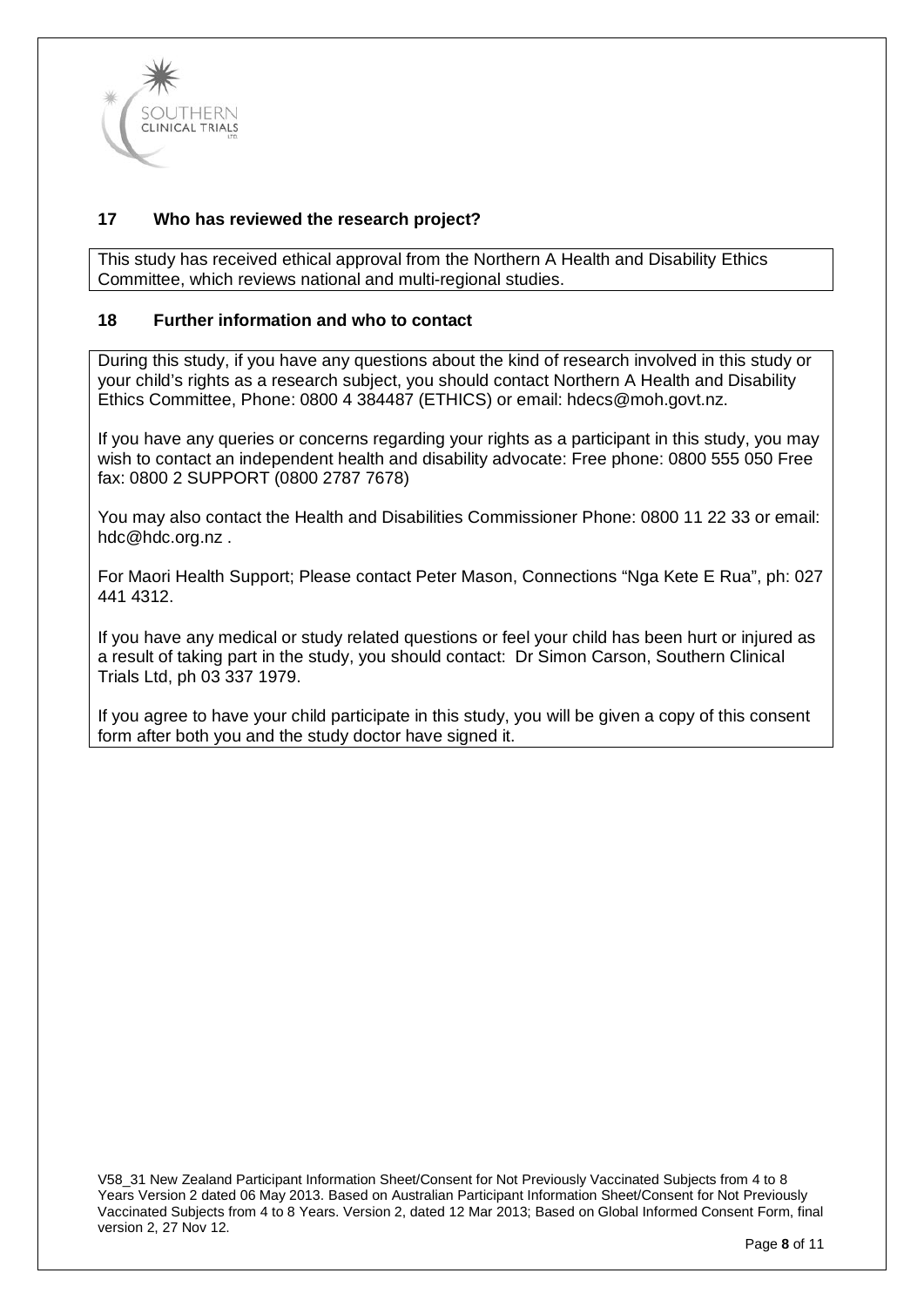

# **Consent Form – Parent/Guardian Not Previously Vaccinated Children from 4 to 8 Years**

| Title                                          | A Phase III, Observer-Blind, Randomized,<br>Controlled Multicenter Study to Evaluate the Safety<br>of a Trivalent Subunit Influenza Vaccine Produced<br>either in Mammalian Cell Culture or in Embryonated<br>Chicken Eggs (Fluvirin®), in Healthy Children and<br>Adolescents 4 to 17 Years of Age. |
|------------------------------------------------|------------------------------------------------------------------------------------------------------------------------------------------------------------------------------------------------------------------------------------------------------------------------------------------------------|
| <b>Short title</b>                             | A study to evaluate the safety of a Novartis flu<br>vaccine in children and adolescents aged 4 to 17<br>years.                                                                                                                                                                                       |
| <b>Protocol Number</b>                         | V58 31                                                                                                                                                                                                                                                                                               |
| <b>Project Sponsor</b>                         | Novartis Vaccines and Diagnostics Australia Pty Ltd                                                                                                                                                                                                                                                  |
| <b>Coordinating Principal</b><br>Investigator/ | <b>Dr Simon Carson</b>                                                                                                                                                                                                                                                                               |
| <b>Location</b>                                | 3 Strickland Street, Beckenham, Christchurch<br>Ph: 03 337 1979                                                                                                                                                                                                                                      |

Your rights as a participant are as described in the HDC Code of Rights

| English              | I wish to have an interpreter                                                                     | Yes | No.   |
|----------------------|---------------------------------------------------------------------------------------------------|-----|-------|
| Deaf                 | wish to have a NZ sign language interpreter                                                       | Yes | No.   |
| Māori                | E hiahia ana ahau ki tetahi kaiwhaka Māori/kaiwhaka pakeha korero                                 | Ae  | Kao   |
| Cook Island<br>Māori | Ka inangaro au i tetai tangata uri reo                                                            | Ae  | Kare  |
| Fijian               | Au gadreva me dua e vakadewa vosa vei au                                                          | lo  | Sega  |
| Niuean               | Fia manako au ke fakaaoga e taha tagata fakahokohoko kupu                                         | Е   | Nakai |
| Sāmoan               | Ou te mana'o ia i ai se fa'amatala upu                                                            | loe | Leai  |
| Tokelaun             | Ko au e fofou ki he tino ke fakaliliu te gagana Peletania ki na gagana o na motu<br>o te Pahefika | loe | Leai  |
| Tongan               | Oku ou fiema'u ha fakatonulea                                                                     | lo  | Ikai  |
|                      | Other languages to be added following consultation with relevant communities.                     |     |       |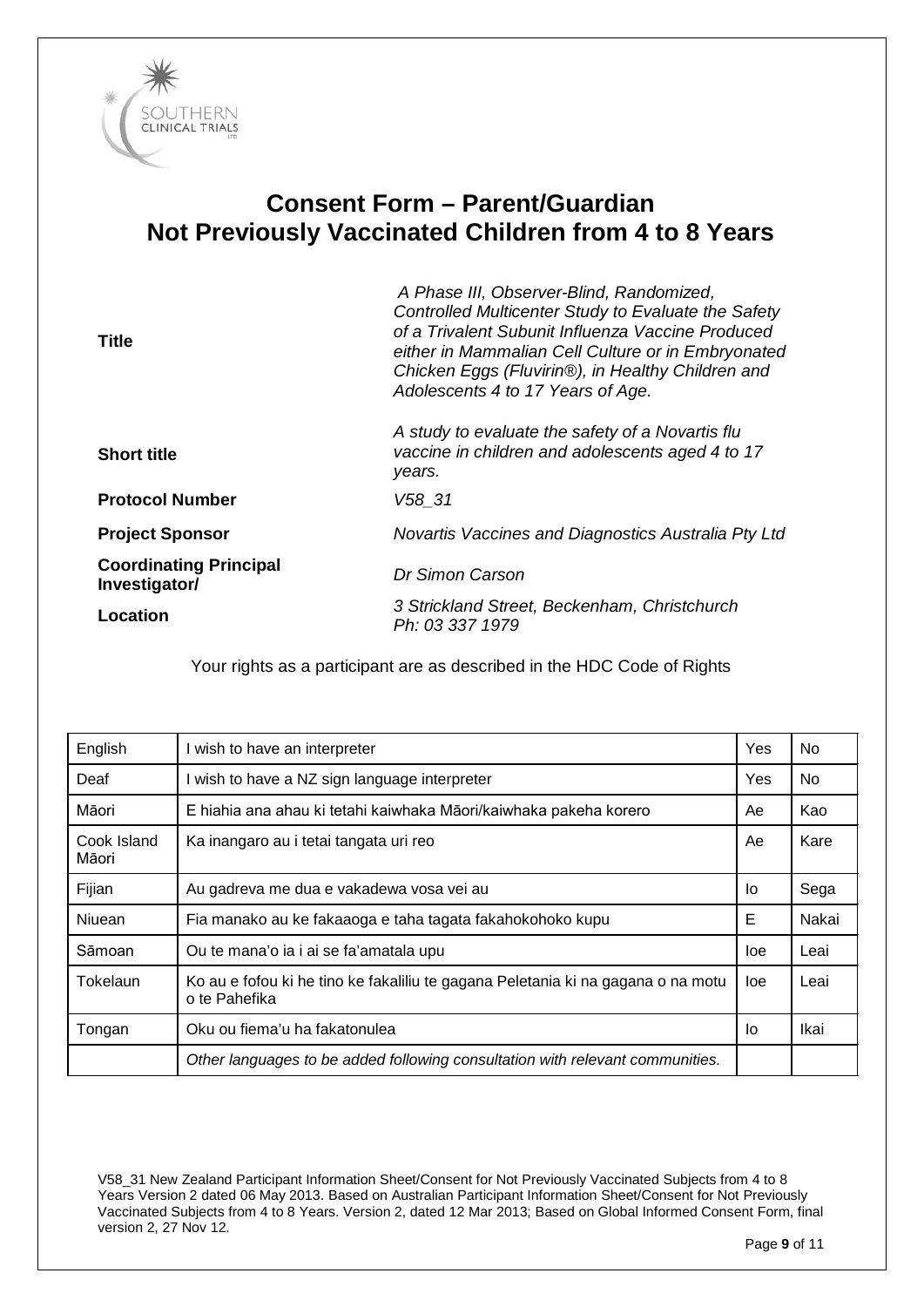

- I have read and understand the information sheet dated **06 May 2013**
- I have had the opportunity to discuss this study. I am satisfied with the answers I have been given.
- I have had the opportunity to use whānau support or a friend to help me ask questions and understand the study.
- I understand that taking part in this study is voluntary (my choice), and that I may withdraw from the study at any time, and this will in no way affect my future health care.
- I understand that my participation in this study is confidential and that no material that could identify me will be used in any reports on this study.
- I understand that information collected about me will be stored for 15 years.
- I understand that the treatment, or investigation, will be stopped if it should appear harmful to me.
- I understand the compensation provisions for this study and that Iwill not be able to claim injury compensation through the ACC (Accident Compensation Corporation).
- I have had time to consider whether to take part in the study.
- I know who to contact if I have any side effects from the study.
- I know who to contact if I have any questions about the medication used in this study or about the study in general.
- I may have to leave the study without my consent if I need other treatment, do not follow the study plan, have a study-related injury or for any other reason
- If I leave the study for any reason the study doctor may ask me to have some end-of-study tests
- I understand that by signing this consent form I am not giving up any of my legal rights.
- I will receive a signed copy of this consent form
- I agree to an approved auditor appointed by either the sponsoring pharmaceutical company, ethics committee or the regulatory authority or their approved representative and approved by the Multi-region Ethics committee reviewing my relevant medical records for the sole purpose of checking the accuracy of the information recorded for the study.
- I agree to my GP or other current provider being informed of my participation in this study. Yes No